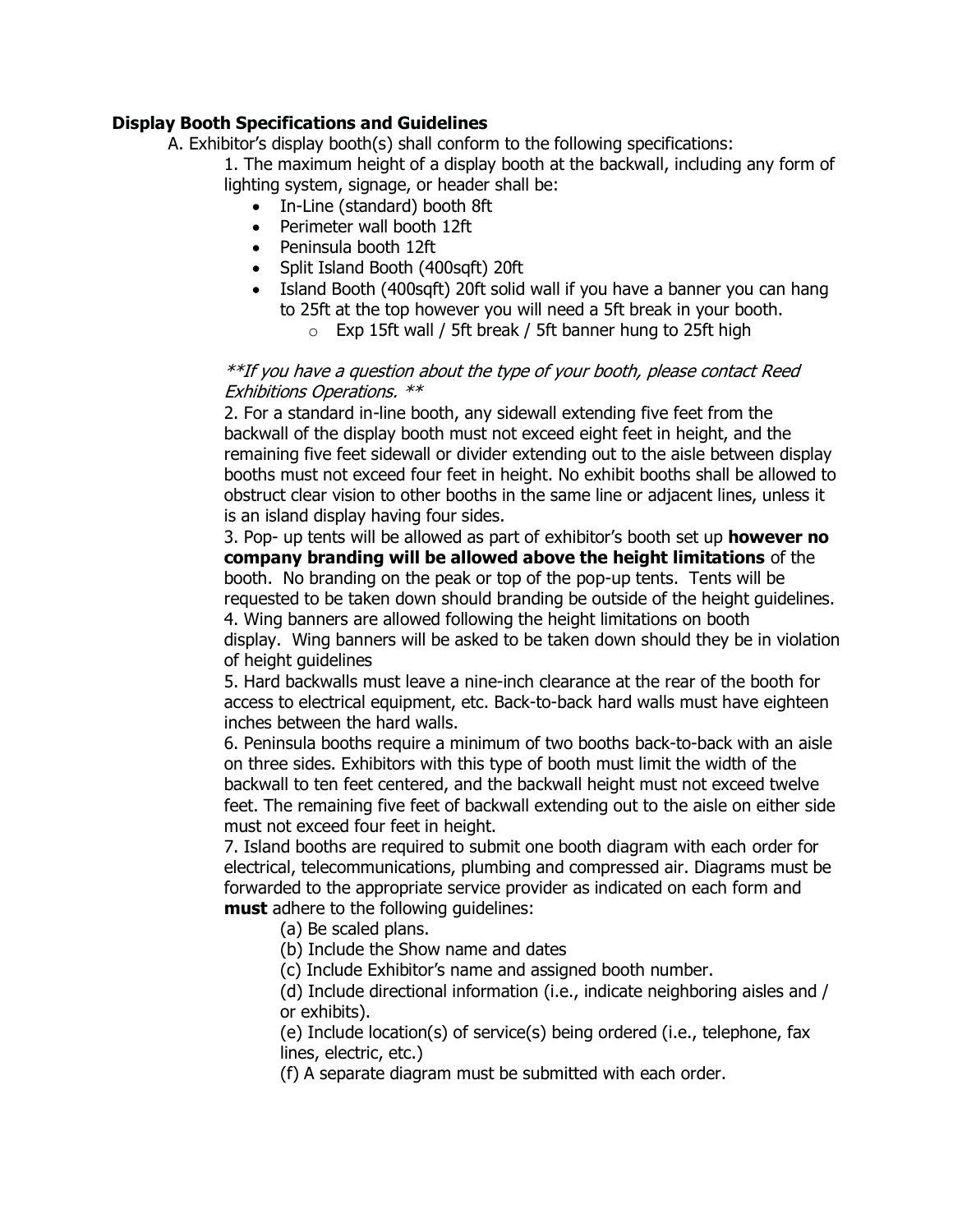8. **Maximum travel distance from one entry/exit to another entry/exit from any point within a display booth must not exceed fifty feet. If travel distance exceeds fifty feet, an additional entry/exit must be provided. Exit must be 8ft wide.**

9. Any covered area, regardless of square footage of area to be covered, within an exhibit or a multi-level display, must submit blueprints by **December 14, 2021**, for review of such construction. See Section 4, GUIDELINES FOR MULTI-LEVEL / COVERED EXHIBITS, for precise requirements. Island and Peninsula booths more than 400sqft are allowed to have double decker booths with approval from show management.

10. A limited number of banners, hung from the facility ceiling directly above exhibit booths, will be permitted ONLY after contacting Reed Sales at 203-840- 5378 to discuss the required payment of an advertising fee. Said banner approvals are on a first-come, first serve basis. Hanging independent lighting systems, attached to the facility from overhead, are permitted ONLY by island exhibits of 400 square feet or larger, and then only from approved lighting truss. **No other hanging objects of any kind will be permitted, INCLUDING signs of any kind, whether electrically illuminated or not, from the lighting truss.** Island exhibits of 800 square feet or larger wishing to hang lighting systems will be required to submit a rigging plot diagram, no later than **December 14, 2021**, to:

> PGA Operations Department Matt Luke Reed Exhibitions 201 Merritt 7, Norwalk, CT 06851 [mluke@reedexpo.com](mailto:mluke@reedexpo.com)

The rigging plot diagram should include a scaled drawing, indicating the hanging point locations, the weight to be hung at each rigging point, and the total weight of the lighting system overall, including truss systems and lighting fixtures. Please refer to Section 25, THEATRICAL LIGHTING AND EFFECTS.

B. In all cases, Reed Exhibitions shall have the absolute right to require Exhibitor, at Exhibitor's expense, to change, alter, modify, or remove all or part of his exhibit or display booth. Grounds for such action shall include, but not be limited to:

1. Lack of aesthetic uniformity or harmony with other display booths at The PGA Show.

2. Non-compliance with express restrictions on the dimensions of the display booth or any part thereof, whether contained in the Application & License Agreement for Exhibition Participation, Rules & Regulations Handbook or the Exhibitor Manual.

3. Objectionable noises or odors emanating from the display booth.

4. Objectionable signs or lights in the display booth.

5. Obstruction of aisles or of other display booths. Tables, demonstrations, sampling, putting contests and /or celebrity appearances must be placed a minimum of four feet from the aisle, in booths that are ten feet in depth. For booths greater than ten feet in depth, the set back is a minimum of ten feet. 6. Objectionable clothing or attire, or lack thereof, worn by Exhibitor's personnel, his agents, or models.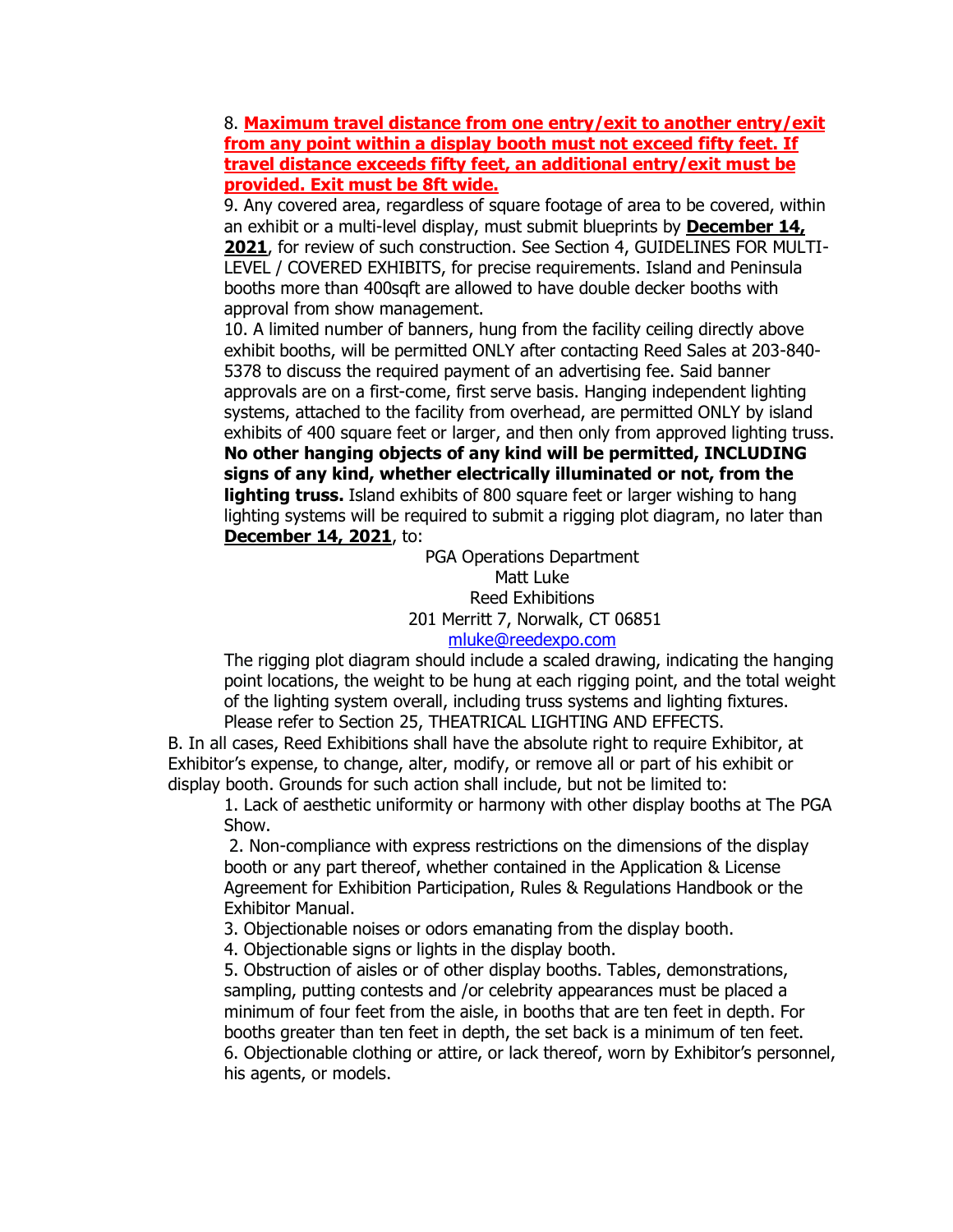C. Exhibitor shall not store boxes, crates, construction materials or any other materials in or around the display booth area. Any unfinished and / or exposed part of a display booth must be draped at Exhibitor's expense.

D. All food and beverages to be served and / or consumed in specifically designated areas of the OCCC, and / or Exhibitor's display, must be purchased from or approved by the exclusive food service contractor at the OCCC. All charges for such food and beverages are the sole and direct responsibility of the Exhibitor and shall not be billed through Reed Exhibitions, nor shall Reed Exhibitions assume responsibility or liability for them.

E. Exhibitor must strictly comply with all fire, safety and electrical regulations of Orange County, Florida, and the OCCC. Combustible materials will not be allowed within the OCCC, and no Exhibitor will be allowed to put up or operate any combustible engine, motor or machinery on the premises. All construction materials used in Exhibitor's display booth must be flame proofed. Balloons and/or blimps of any kind are strictly prohibited. Compressed gas cylinders of any kind are strictly prohibited.

F. The fastening of screws, staples, nails, signs, decals or other devices and objects to any part of the OCCC's property is strictly prohibited. Exhibitor shall be responsible for any damage it causes to any part of the OCCC and is responsible for all cost for repairs of same.

G. Photography and / or graphic reproduction of Exhibitor's booths and products displayed therein, without the prior permission of the Exhibitor and Reed Exhibitions is strictly prohibited. On site the photographer needs to check in with the media center

# **4. Guidelines for Multi-Level / Covered Exhibits**

Multi-Level and Covered booths are only allowed for exhibitors that are 400sqft or larger, with show management approval

A. Multi-Level / Covered Exhibit Definition Covered - To place something over or upon an exhibit or portion of an exhibit (i.e., roof, ceiling, tenting, fabric, plastic). Multi-level - To construct a level or tier atop an exhibit or portion of an exhibit whether to be occupied or unoccupied.

B. Height Exhibit fixtures, products, components and identification signs may not exceed the maximum height for the booth type:

- In-Line (standard) booth 8ft
- Perimeter wall booth 12ft
- Peninsula booth 12ft
- Split Island Booth (400sqft) 20ft
- Island Booth (400sqft) 20ft solid wall if you have a banner you can hang to 25ft at the top however you will need a 5ft break in your booth.

 $\circ$  Exp 15ft wall / 5ft break / 5ft banner hung to 25ft high

C. Guidelines for Multi-level / Covered Exhibits Requests for the construction of multilevel or covered exhibits will be reviewed by Reed Exhibitions, Orange County Convention Center Event Services Department, and the Orange County Fire Rescue Division, Fire Loss Management Bureau. To ensure the success of your exhibit, please read and comply with the following guidelines:

1. Send four (4) copies of blueprints (with front and side elevations), scaled, sealed, signed and dated by a registered architect or engineer, to: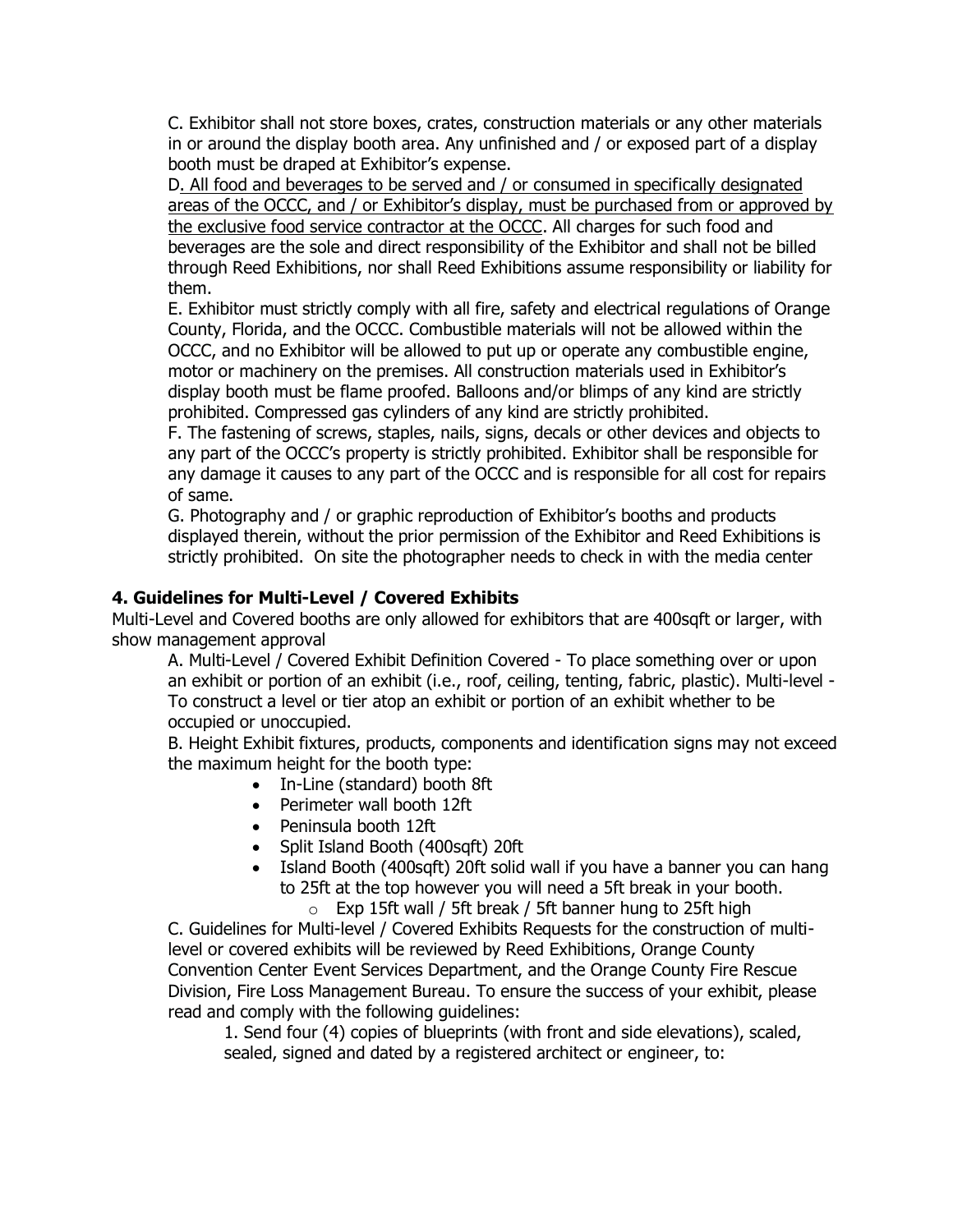#### PGA Operations Department Matt Luke Reed Exhibitions 201 Merritt 7, Norwalk, CT 06851 [mluke@reedexpo.com](mailto:mluke@reedexpo.com)

Plans must be submitted by the deadline of December 14, 2022, (even if you have used this display in prior PGA Worldwide Golf Exhibitions and it has been approved). Plans must adhere to the following:

(a) They must be scaled, sealed, signed and dated by a registered architect or engineer.

(b) They must include the Show name and dates.

(c) They must include Exhibitor's name and assigned booth number.

(d) They must indicate maximum exhibit height, within the booth.

2. All materials used in the construction of multi-level and / or covered exhibits and all decorative materials within the exhibit must be non-combustible or limited combustible (flame retardant) materials. Certificates of flame retardant treatment along with samples of said materials must be submitted when requested by the Orange County Fire Rescue Division, Fire Loss Management Bureau.

3. If the upper deck of a multi-level exhibit exceeds 300 square feet in area, it shall meet the following requirements:

(a) Upper deck rooms or other upper-level areas may not have ceilings, roofs or covers installed.

(b) Exhibits which have an enclosed room or occupiable second story must post notice, on the outside of the room or at the bottom of the stairway, indicating the maximum people occupancy (or total weight load) of the second level permitted in the area at one time. If occupancy of second level is intended to be more than ten people at any one time, two stairways are required, remote from each other. The stairs must be a minimum of three feet in width, equipped with a handrail on at least one side and constitute a "straight run" or be "squared off". Spiral stairs or winders ARE NOT PERMITTED.

(c) Upper decks or covered areas must be limited to dimensions which do not exceed 1,000 square feet in individual areas.

(d) If additional upper deck, or covered area, is required in excess of 1,000 square feet, a clear fire break (unobstructed aisle), of not less than ten feet on all sides of the structure must be provided to the separate area. This separate, additional area is also subject to 1,000 square feet maximum area. This clear fire break (unobstructed aisle) shall not contain combustible displays, furniture, or other materials which could abet transfer of fire to another area.

(e) The ten-foot clear space may be spanned by a bridge or canopy which must not exceed four feet in width. The bridge or canopy should be of non-combustible materials.

4. Interior protection, by an approved automatic extinguishing system, is required for the following exhibit designs:

> (a) Single level exhibits or structures greater than 300 square feet which are covered with a canopy and / or ceiling.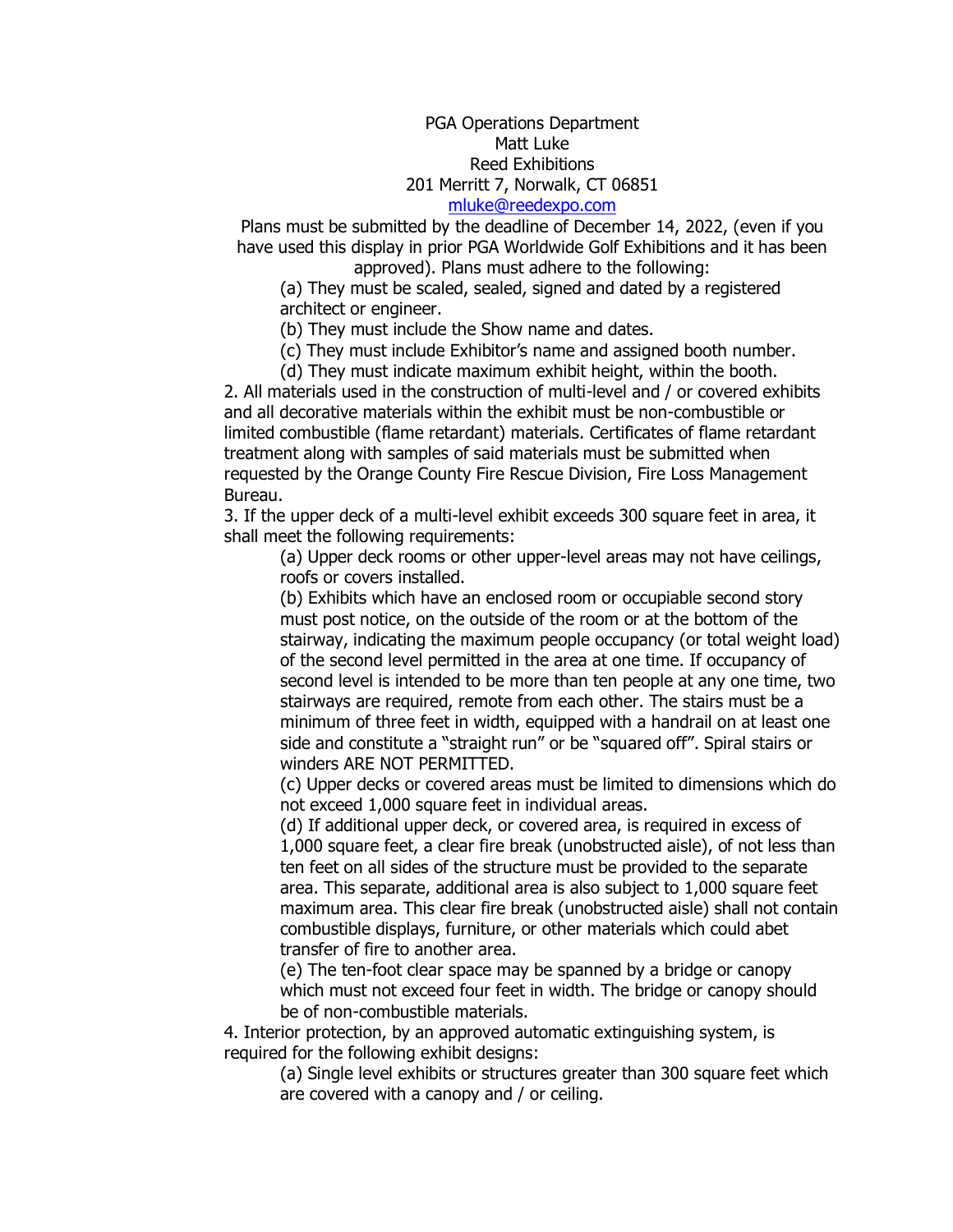(b) The first level of a multi-level exhibit or structure regardless of the square footage.

(c) All levels of a multi-level exhibit or structure provided that level is covered with a canopy and / or ceiling.

(d) A single exhibit or group of exhibits with an aggregate canopy and / or ceiling exceeding 300 square feet with less than ten feet between canopy and / or ceilings.

5. Automatic sprinkler systems must be designed in accordance with N.F.P.A. 13, 1991 Edition. These systems may be connected to the Convention Center's existing standpipe system and in some cases, the domestic water supply. Connections to the water systems must be made by the Orange County Convention Center Engineering Department, or a licensed contractor, on a materials and labor basis.

6. Extinguishing system designs must be part of the original plan submissions. 7. Booths or structures that are protected by an automatic extinguishing system will have a flow alarm, audible and visual, within that area. This alarm is to be a local type, sounding in the vicinity of the booth or structure.

8. Install single-station, battery operated smoke detector in the interior and exterior of each covered exhibit or multi-level structure, regardless of square footage. The detector will be an approved type and installed per manufacturer's instructions. The smoke detector must sound an audible alarm. Operation of smoke detectors must be verified after installation.

9. Portable, dry chemical fire extinguisher(s) will be required for each level of each covered booth or structure. At least one 2-A, 10-BC portable type fire extinguisher must be provided for each 300 square feet. Fire extinguisher(s) must be mounted in a visible location, near exit doors and accessible at all times.

D. Alternative to Automatic Extinguishing System When determined by Reed Exhibitions, Orange County Convention Center, Event Services Department, and the Orange County Fire Rescue Division, Fire Loss Management that temporary sprinkler installation is impractical; the following alternative protection may be allowed:

1. Reed Exhibitions must provide 24-hour fire watch for all multi-level exhibits, regardless of square footage, and all exhibits exceeding 300 covered square feet. Fire watch will commence with installation of the upper deck, or ceiling, and continue until the upper deck or ceiling is removed.

2. Exhibitor must install a single-station; battery operated smoke detector in the interior and exterior of each covered exhibit or multi-level structure, regardless of square footage. The detector will be an approved type and installed per manufacturer's instructions. The smoke detector must sound an audible alarm. 3. Exhibitor must provide a portable, dry chemical fire extinguisher(s) for each level of each covered exhibit or structure. At least one 2-A, 10-BC portable type fire extinguisher must be provided for each 300 square feet. Fire extinguisher(s) must be mounted in a visible location, near exit doors, and accessible at all times.

E. Insurance Requirements for Multi-Level Displays Exhibitor is required to carry, at its own expense, commercial general liability insurance at a minimum amount of \$5,000,000, as well as Workers' Compensation insurance as required by law and adequate Burglary, Robbery and Theft insurance covering monies, properties and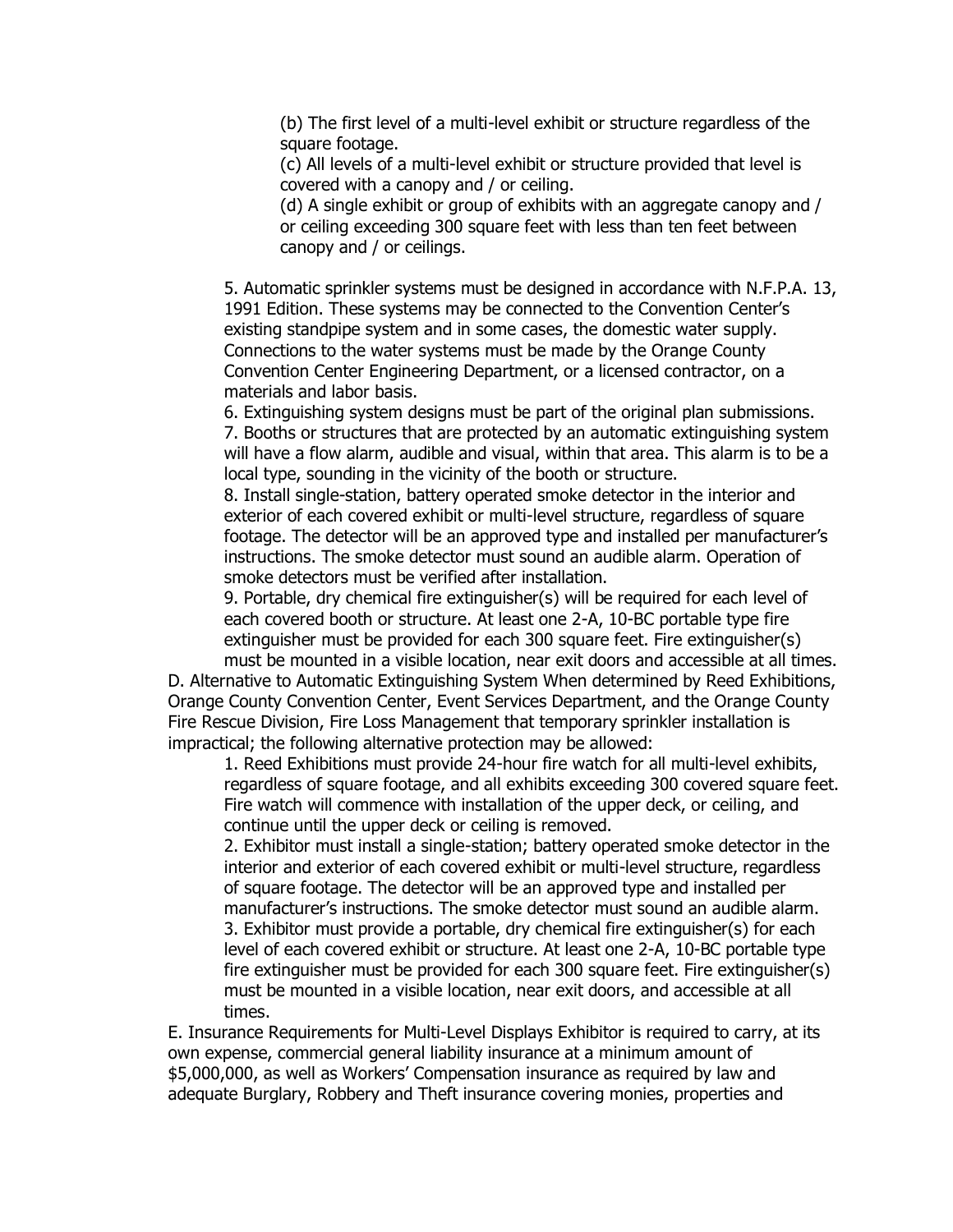merchandise pertaining to The PGA Show, January 26 – January 28, 2022. Reed Exhibitions and The PGA of America shall be designated as additional insured in the policies evidencing such coverage. Reed Exhibitions, The PGA of America, their officers, directors, employees and agents, and the Orange County Convention Center will not be liable for any injury to any person that may occur in the exhibit area or for the loss of or damage to any material from any cause whatsoever, whether in transit, or before, during or after The PGA Show, regardless of whether Reed Exhibitions furnishes attendants, guards, or night watchmen. It is expressly acknowledged that Reed Exhibitions has not purchased insurance of any kind for the benefit of the Exhibitor, nor is it under any obligation to do so. The Exhibitor shall indemnify Reed Exhibitions and The PGA of America against and hold harmless from negligence of the Exhibitor or in connection with the Exhibitor's use of the display space.

F. Fee for Multi-Level Displays/Covered Displays Covered space of an exhibit, regardless of square footage, will be assessed an additional fee of \$1,000.00. Applicable taxes, if any, shall also be charged. Second level space of a multi-level exhibit, regardless of square footage, will be assessed an additional fee of \$7,500.00. Applicable taxes, if any, shall also be charged. Application of these fees will be made to the following services in connection with a covered and/or multi-level exhibit:

1. Administrative costs incurred by Reed Exhibitions associated with submission of the exhibit's blueprint to Fire Authority for review and approval, including, but not limited to, shipping and handling charges, correspondence, and any necessary follow-up.

2. Payment of fees charged by Fire Marshal for official approval of each blueprint.

3. Coordination and scheduling of all appropriate fire watch personnel to meet Fire Marshal requirements.

4. On-site supervision of fire watch personnel.

5. Provide on-site communications equipment, to appropriate authorities and / or

to fire watch personnel, for duration of move-in, show days and move-out.

6. Payment of hourly fire watch personnel fees, including applicable taxes.

#### **5. Full Swing Demonstration Policies and Procedures**

The minimum booth size permitted to have full swing demonstrations is 200 square feet. Companies whose product requires a full swing demonstration must abide by the following policies and procedures:

A. Provide a sturdy, self-standing hitting cage / net.

B. Provide a hitting mat located within the hitting cage / net.

C. Provide three feet of clearance between the ball impact area of the hitting cage / net and the adjoining booth or aisle or provide an impact absorbing material to be used in the ball impact area of the hitting cage/ net.

D. Provide a queuing barrier that will be set a minimum of six feet behind the hitting mat for protection of the back swing. The opening to the queuing barrier is to be located in the back half of the booth.

E. Companies with full swing demonstrations must submit a diagram of their proposed exhibit area to Reed Exhibitions by December 15, 2017. The diagram must indicate:

- 1. The front opening and back of hitting cage / net.
- 2. Aisles and neighboring booth numbers.
- 3. Travel direction of the golf ball.